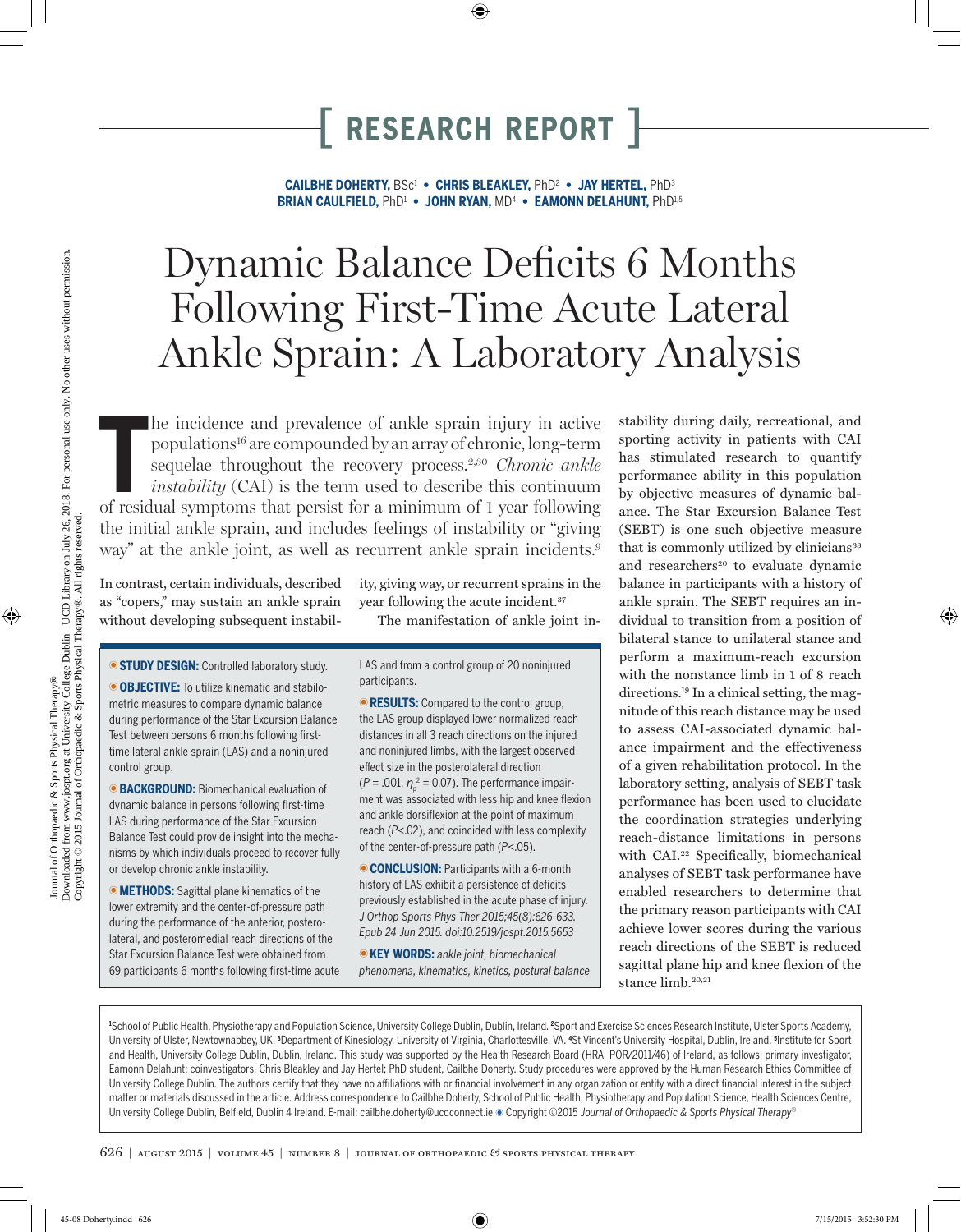A recent analysis completed in our laboratory has revealed that participants in the acute phase of lateral ankle sprain (LAS) injury, who report significantly greater disability and impaired functional ability based on the Cumberland Ankle Instability Tool (CAIT)<sup>26</sup> and subscales of the Foot and Ankle Ability Measure (FAAM),<sup>5</sup> display movement patterns similar to those of their chronically impaired counterparts.15 Specifically, these participants exhibited significantly less sagittal plane range of motion at joints proximal to the injured ankle, manifesting in SEBT performance decrement.15 The fact that these deficits were exhibited bilaterally is in agreement with a previous study,<sup>17</sup> and may indicate that acute LAS injury has the capacity to cause impairment of centrally mediated motor control pathways.<sup>29</sup> The kinematic analysis in this investigation<sup>15</sup> utilized platform stabilometry as a measure to conceptualize the way in which the body exploited its supporting environment in maintaining balance. Specifically, the fractal dimension (FD) of the center-ofpressure (COP) path was calculated to describe its complexity.15 The finding of a lower FD of the stance-limb COP path trajectory in participants with acute LAS during performance of specific reach directions of the SEBT<sup>15</sup> may indicate the impaired ability of these participants to effectively utilize their available base of support.<sup>13,14</sup>

While a number of studies have evaluated the movement performance characteristics of individuals with CAI10,20,21 and acute LAS,14 in addition to the copers previously described,7 an ambiguity persists in this area of research in relation to the postacute phase (greater than 2 weeks) and the prechronicity/recovery period (less than 1 year). Specifically, recovery and functional status of these individuals have not been clearly defined within the time frame between postacute (after 2 weeks) and prechronic (less than 1 year). Tracking function and performance in a group of persons who experience a first-time LAS within this time frame

(postacute to prechronic) would advance current understanding of how individuals with this injury progress toward CAI. It has previously been hypothesized that restoring functional ability following ankle sprain injury may depend on the emergence of appropriate postinjury movement strategies.4,11 In light of the high likelihood of individuals to return to their activity of interest within 2 weeks of an acute LAS,<sup>31</sup> the potential identification of persistent deficits in the postacute (greater than 2 weeks) and prechronic (less than 1 year) phases of this injury would appear to be pertinent for clinicians.

The current study is part of a longitudinal analysis of recovery following first-time acute LAS injury and is a continuation of a previous study that evaluated participants in the acute phase of LAS injury.15 In the present study, dynamic balance was evaluated in participants 6 months after sustaining a first-time acute LAS injury using the same kinematic and stabilometric measures during performance of selected reach directions of the SEBT. We hypothesized that the group with a 6-month history of LAS would report greater disability and impaired function following the acute injury, exhibit movement patterns conducive to poorer performance of the SEBT (lower sagittal plane flexion positions at the knee and hip), and demonstrate a lower complexity of the stance-limb COP path in their performance of the SEBT, as determined by a measure of FD.

### **METHODS**

### **Participants**

**S**125 female; mean ± SD age, 22.78 ±<br>
4.12 years; height, 1.72 ± 0.09 m; 25 female; mean  $\pm$  SD age, 22.78  $\pm$ 4.12 years; height,  $1.72 \pm 0.09$  m; body mass, 76.6  $\pm$  13.6 kg) were recruited from a university-affiliated hospital emergency department within 2 weeks of sustaining a first-time acute LAS injury. An additional 20 participants (15 male, 5 female; mean  $\pm$  SD age, 22.6  $\pm$  1.7 years; height,  $1.73 \pm 0.1$  m; body mass,  $71.4 \pm 11.29$  kg) with no prior history of

LAS were recruited from the community population surrounding the hospital using posters and flyers. The participants with LAS included in the current study were from a cohort in a prospective longitudinal study. This manuscript pertains to the data collected 6 months following recruitment. All participants with LAS were provided with basic advice on applying ice and compression on discharge from the hospital and were encouraged to bear weight and walk within the limits of pain. Activities of daily living were encouraged. Whether participants sought additional formal medical health care services or rehabilitation was recorded (yes or no) on arrival to the testing laboratory but was not controlled as part of the current study.

None of the subjects had a history of severe lower extremity injury (excluding the recently sustained LAS for the injured group), vestibular conditions, or any other pathology that would impair their motor performance (including recent concussion). The study protocol was approved by the Human Research Ethics Committee of University College Dublin, and informed written consent was acquired from each participant prior to testing.

#### **Protocol**

Collection methods for this study have been previously documented.15 Briefly, all participants were required to complete the CAIT26 in addition to the activities of daily living and sports subscales of the FAAM.5 Prior to each biomechanical assessment, ankle dorsiflexion (DF) range of motion (ROM) was evaluated using the knee-to-wall test, as described by Denegar et al.<sup>12</sup> To determine the DF ROM, the mean value of 2 measures was calculated separately for each limb.

Each participant was then instrumented with the Codamotion bilateral lower-limb gait setup<sup>32</sup> (Charnwood Dynamics Ltd, Rothley, UK) and asked to perform specified reach directions of the SEBT (anterior [ANT], posterolateral [PL], and posteromedial [PM]) on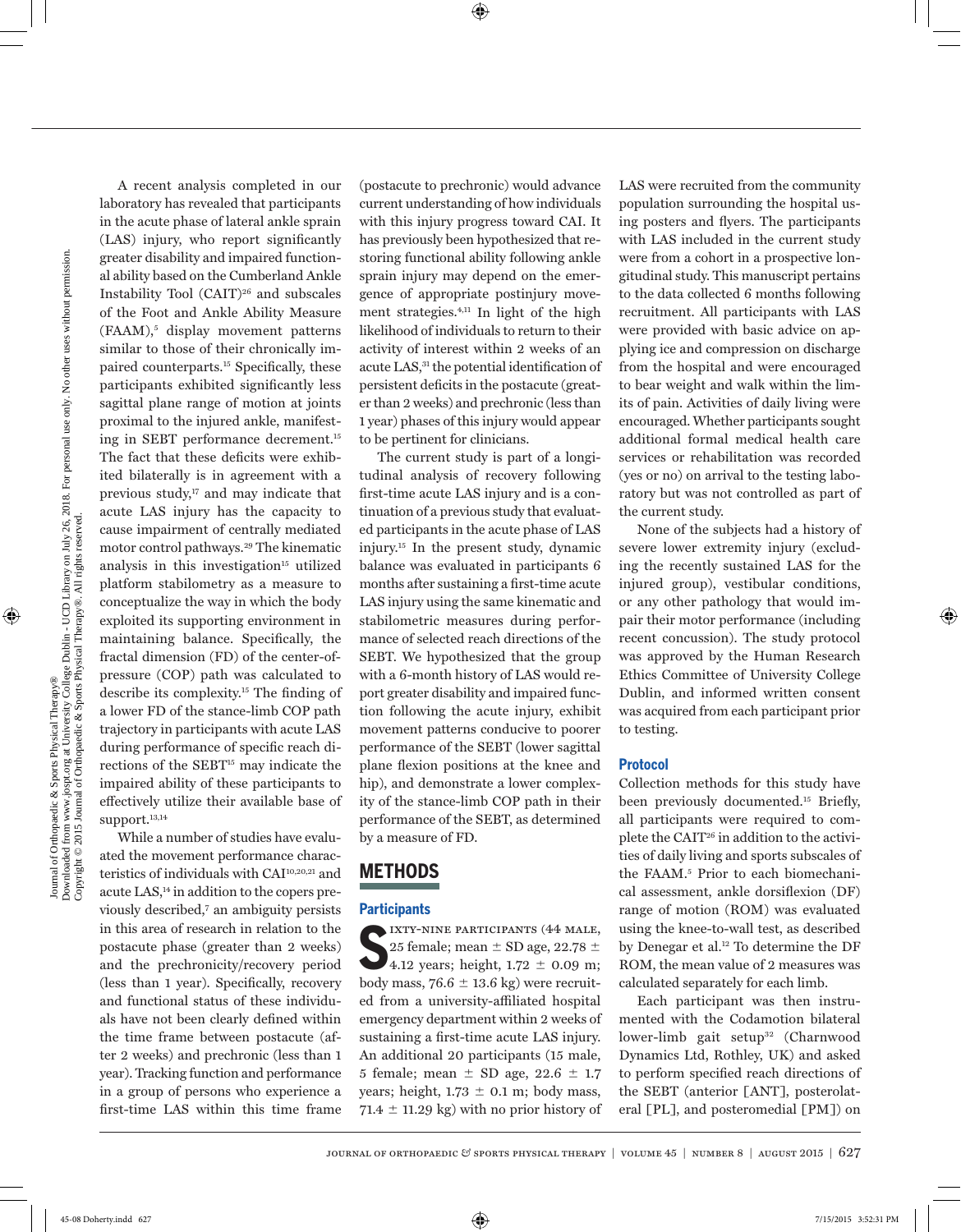both limbs (**FIGURE**) while standing on 2 adjacent force plates. The SEBT was performed based on the recommendations of Gribble et al<sup>22</sup> and as described by Doherty et al.<sup>15</sup> The order of testing for limb and SEBT direction was randomized using a random-number generator. The onset and end of each trial were determined using a 10-N threshold of the vertical component of the ground reaction force of the reaching (nonstance) limb.15 Reach distances were divided by limb length (as measured from the anterior superior iliac spine to the ipsilateral medial malleolus) and multiplied by 100 to calculate a dependent variable that represented reach distance as a percentage of limb length.<sup>22</sup>

Kinematic (angular displacement) and stabilometric (FD of the COP path) data were acquired for the stance limb during each reach trial using 3 Codamotion CX1 camera units and 2 AMTI (Advanced Mechanical Technology, Inc, Watertown, MA) walkway-embedded force plates. Center-of-pressure data acquired from trials of the SEBT were used to compute the FD of the combined anterior/posterior and medial/lateral COP path.28 The output of the FD calculation is a discrete value between 1 and 2 that describes the complexity of the COP path, wherein a larger value denotes higher path complexity.<sup>35</sup> Fractal dimension was calculated based on the full duration of the unilateral stance during the SEBT reach attempt. The anterior/ posterior and medial/lateral time series were passed through a fourth-order, zerophase, Butterworth low-pass digital filter with a 5-Hz cutoff frequency. For each participant, a mean of 3 trials in each reach direction was calculated for each dependent variable during the SEBT (reach distance, discrete sagittal plane lower extremity joint angular position at the point of maximum reach, and the FD of the COP path).

#### **Data Analysis**

For the LAS group, the injured limb was labeled as "involved" and the noninjured



**FIGURE.** Laboratory setup for the (A) anterior, (B) posteromedial, and (C) posterolateral reach directions of the Star Excursion Balance Test.

| <b>TABLE 1</b>                                                                                                                                                                                                                                                                                                          | PARTICIPANT SELF-REPORTED FUNCTION<br>AND DISABILITY QUESTIONNAIRE SCORES<br>IN THE INVOLVED LIMB OF THE<br>LAS AND CONTROL GROUPS* |                          |                       |  |  |  |
|-------------------------------------------------------------------------------------------------------------------------------------------------------------------------------------------------------------------------------------------------------------------------------------------------------------------------|-------------------------------------------------------------------------------------------------------------------------------------|--------------------------|-----------------------|--|--|--|
| Group                                                                                                                                                                                                                                                                                                                   | CAIT (0-30)                                                                                                                         | <b>FAAM-ADL, %</b>       | <b>FAAM-sports, %</b> |  |  |  |
| LAS                                                                                                                                                                                                                                                                                                                     | $21.6 \pm 5.8$ <sup>†</sup>                                                                                                         | $95.8 \pm 5.8^{\dagger}$ | $87.1 \pm 17.7$       |  |  |  |
| Control                                                                                                                                                                                                                                                                                                                 | $30 \pm 0.0$<br>$100 \pm 0.0$<br>$100 \pm 0.0$                                                                                      |                          |                       |  |  |  |
| Abbreviations: CAIT, Cumberland Ankle Instability Tool; FAAM-ADL, Foot and Ankle Ability<br>Measure activities of daily living subscale; FAAM-sports, Foot and Ankle Ability Measure sports<br>subscale; LAS, lateral ankle sprain.<br>*Values are mean $\pm$ SD.<br><i>Significantly different from control group.</i> |                                                                                                                                     |                          |                       |  |  |  |

limb as "uninvolved." In all cases, the limbs in the control group were randomly matched to the limbs in the injured group. For each control subject, one limb was assigned as involved and the other as uninvolved, so that an equal proportion of right and left limbs were classified as involved and uninvolved in both the LAS and control groups.

**Participant Characteristics** Participant characteristics were compared between the LAS and control groups using multivariate analysis of variance. The dependent variables were age, body mass, sex, and height. The independent variable was group (LAS versus control). The significance level for this analysis was set a priori at *P*<.05.34

**Questionnaires** To determine whether the LAS group reported lower scores on the CAIT and on the subscales of the FAAM compared to the control group, a multivariate analysis of variance was undertaken. The independent variable was

group (LAS versus control). The dependent variables were CAIT score, FAAM activities of daily living subscale score, and FAAM sports subscale score for the involved limb. The significance level for this analysis was set a priori at *P*<.05.34

**Ankle DF ROM** An independent-samples *t* test was performed to compare ankle DF ROM between LAS and control groups (LAS involved versus control involved; LAS uninvolved versus control uninvolved). The significance level for this analysis was set a priori with a Bonferroni-adjusted alpha level of *P*<.025.34 **Reach Distances** A 2-way, between-group analysis of variance was conducted for each reach direction of the SEBT to determine whether the LAS group demonstrated lower reach distances during the SEBT compared to the control group on matched limbs. The independent variables were group (LAS and control) and limb (involved and uninvolved). The dependent variable was reach distance. As the 3 com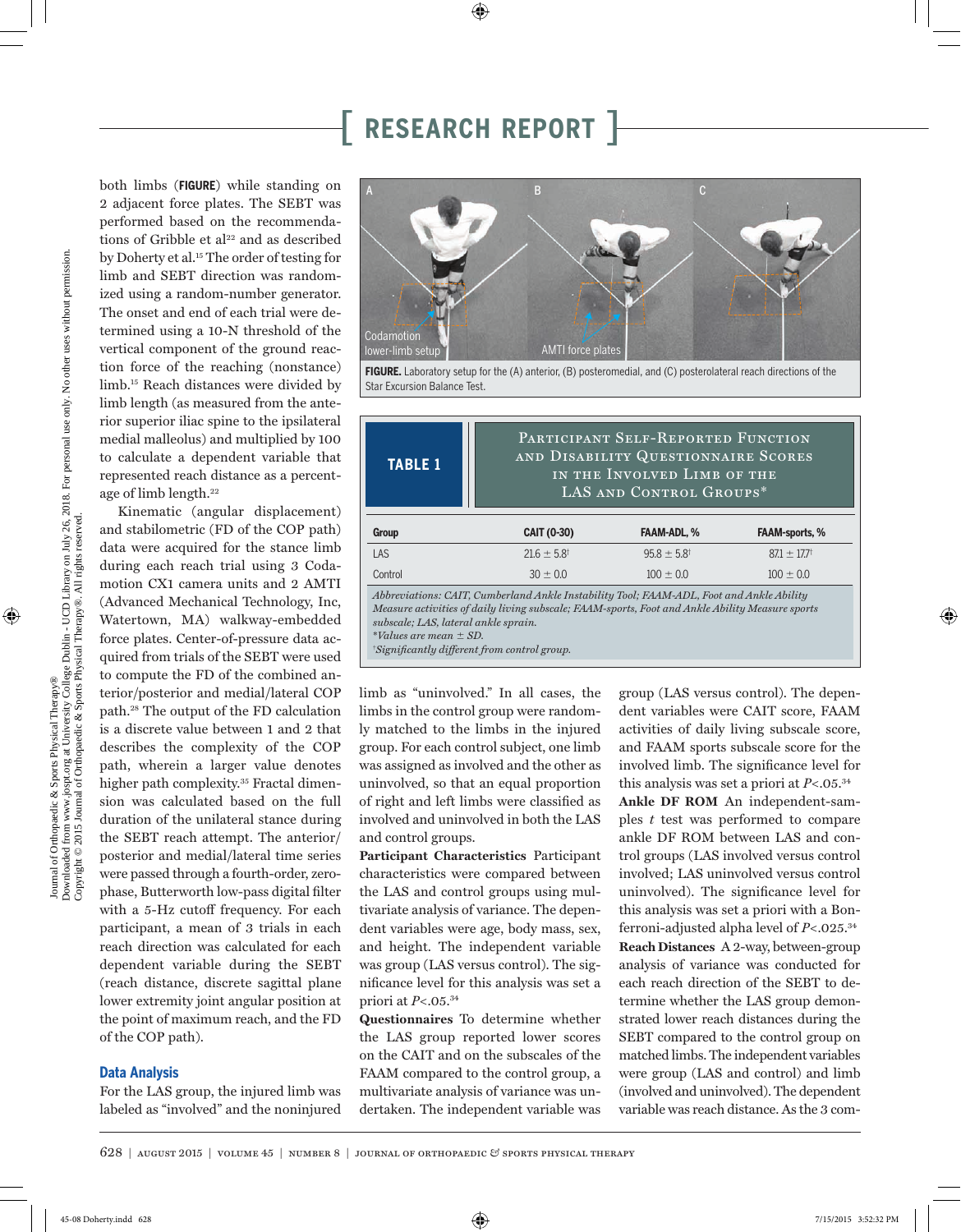**TABLE 2**

Ankle Dorsiflexion Range of Motion as Determined Using the Knee-to-Wall Test for the Involved and Uninvolved Limbs of the LAS and Control Groups

|                                          | LAS*             | Control*         | Mean Difference <sup>†</sup> | P Value | n <sup>2</sup> |  |
|------------------------------------------|------------------|------------------|------------------------------|---------|----------------|--|
| Involved                                 | $100.8 \pm 44.8$ | $113.4 \pm 28.2$ | $-12.7$ ( $-37.8$ , 12.4)    | .32     | 0.01           |  |
| <b>Uninvolved</b>                        | $118.1 + 36.4$   | $112.8 + 27.2$   | $5.3(-15.6, 26.1)$           | .61     | 0.00           |  |
| Abbreviation: LAS, lateral ankle sprain. |                  |                  |                              |         |                |  |

\**Values are mean SD mm.*

† *Values in parentheses are 95% confidence interval.*

**TABLE 3**

Specified Star Excursion Balance Test Reach Direction Scores for the Involved and Uninvolved Limbs of LAS and Control Groups\*

|            | <b>LAS</b>                                                                                     | <b>Control</b>  |
|------------|------------------------------------------------------------------------------------------------|-----------------|
| Involved   |                                                                                                |                 |
| ANT        | $60.6 \pm 9.3$                                                                                 | $65.5 \pm 6.5$  |
| <b>PL</b>  | $90.8 \pm 16.2$                                                                                | $101.1 \pm 8.2$ |
| <b>PM</b>  | $98.3 \pm 19.7$                                                                                | $107.3 \pm 5.9$ |
| Uninvolved |                                                                                                |                 |
| <b>ANT</b> | $60.4 \pm 12.2$                                                                                | $65.3 \pm 5.4$  |
| <b>PL</b>  | $91.2 \pm 19.9$                                                                                | $102.4 \pm 8.3$ |
| <b>PM</b>  | $98.0 \pm 19.2$                                                                                | $106.7 \pm 5.6$ |
|            | Abbreviations: ANT anterior reach direction: LAS lateral ankle sprain: PL posterolateral reach |                 |

*Abbreviations: ANT, anterior reach direction; LAS, lateral ankle sprain; PL, posterolateral reach direction; PM, posteromedial reach direction.* \**Values are mean SD percent leg length.* 

ponents of the SEBT were considered to represent separate tasks (ANT, PL, PM), the significance level for this analysis was not adjusted and was set a priori at *P*<.05. **Kinematics** To test the hypothesis that the LAS group would exhibit altered kinematics during the SEBT compared to the control group, a 2-way, betweengroup multivariate analysis of variance was performed for each reach direction to compare joint position at the point of maximum reach between the LAS and control groups. Three dependent variables were used: sagittal plane hip, knee, and ankle joint positions. The independent variables were group (LAS versus control) and limb (involved and uninvolved). Preliminary assumption testing

was conducted to check for normality, linearity, univariate and multivariate outliers, homogeneity of variance-covariance matrices, and multicollinearity, with no serious violations noted. An alpha level of *P*<.05 was used to determine significant differences for this analysis.<sup>34</sup> Significant effects were evaluated post hoc via 2-tailed, independent-samples *t* tests where appropriate. Statistical significance for post hoc analyses was established a priori, with a false discovery rate of less than 5%.3

**Kinetics (FD)** To test the hypothesis that the LAS group would exhibit altered COP paths compared to the control group, a 2-way, between-group analysis of variance was conducted for each reach direction.

The independent variables were group (LAS and control) and limb (involved and uninvolved). The dependent variable was FD of the COP path. The significance level for this analysis was set a priori at *P*<.05.

Associated effect sizes (eta squared) were calculated for all discrete variables, with 0.01 considered a small effect size, 0.06 a medium effect size, and 0.14 a large effect size.<sup>6</sup> All statistical analyses were performed with IBM SPSS Statistics 20 (IBM Corporation, Armonk, NY).

### **RESULTS**

### **Participant Characteristics and Questionnaire Results**

**T** here was no statistically significant difference between the LAS and control groups with respect to age, body mass, sex, and height ( $F_{4,72}$  = 1.51,  $P = .21$ , Wilks'  $\lambda = 0.923$ ). Regarding function, there was a statistically significant main effect for the combined dependent variables ( $F_{3,72}$  = 14.81, *P*<.01, Wilks'  $λ = 0.62, η<sub>p</sub><sup>2</sup> = 0.38$ ), with the LAS group exhibiting lower scores on the CAIT and on the subscales of the FAAM (**TABLE 1**). Forty-six percent of participants with LAS reported having attended formal medical counsel/rehabilitation services for their LAS injury.

### **Ankle DF ROM**

There was no significant difference in ankle DF ROM between the LAS and control groups for either limb (**TABLE 2**).

#### **Reach-Distance Scores**

There was a statistically significant main effect for group (no interaction) in the ANT ( $F_{1,165} = 7.37, P = .007, \eta_p^2 = 0.04$ ), PL  $(F_{1,165} = 13.17, P < .001, \eta_p^2 = 0.07)$ , and PM  $(F_{1,165} = 8.08, P = .005, \eta_p^2 = 0.05)$  reach directions. On average, the LAS group exhibited lower scores in all 3 directions for both limbs compared to the control group (**TABLE 3**).

#### **Kinematics**

There was a statistically significant main effect for group (no interaction) in the PL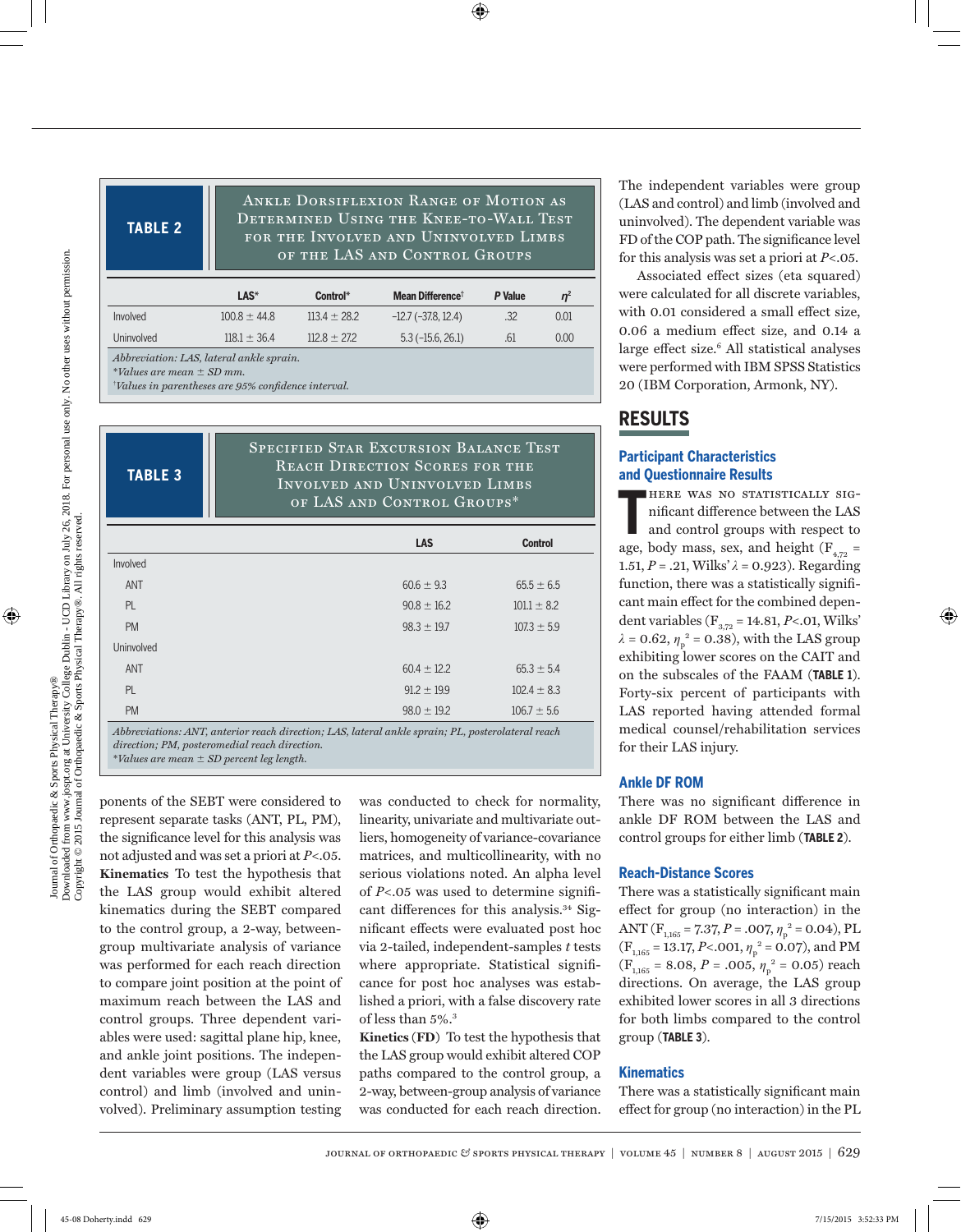**TABLE 4**

Discrete Kinematic Variable Values for the Hip, Knee, and Ankle at the Point of Maximum Reach in the Involved and Uninvolved Limbs of the LAS and Control Groups for 3 Reach Directions of the Star Excursion Balance Test\*

|                                                 | <b>Involved</b>            |                 |         | <b>Uninvolved</b> |                            |                 |         |          |
|-------------------------------------------------|----------------------------|-----------------|---------|-------------------|----------------------------|-----------------|---------|----------|
| <b>Reach Direction/Kinematic Variable</b>       | <b>LAS</b>                 | <b>Control</b>  | P Value | $\eta^2$          | LAS                        | <b>Control</b>  | P Value | $\eta^2$ |
| Anterior                                        |                            |                 |         |                   |                            |                 |         |          |
| Hip flexion/extension <sup>t</sup>              | $9.7 \pm 14.5^{\ddagger}$  | $21.0 \pm 10.5$ | < 0.01  | 0.25              | $11.3 \pm 18.1$            | $15.6 \pm 19.7$ | .38     | 0.01     |
| Knee flexion/extension <sup>t</sup>             | $45.5 \pm 20.2^{\ddagger}$ | $56.7 \pm 11.0$ | < 0.01  | 0.15              | $45.9 \pm 27.6$            | $51.5 \pm 18.8$ | .41     | 0.01     |
| Ankle dorsiflexion/plantar flexion <sup>§</sup> | $26.9 \pm 8.8^{\ddagger}$  | $33.7 \pm 16.0$ | .02     | 0.07              | $27.2 \pm 11.0$            | $25.5 \pm 18.3$ | .61     | 0.00     |
| Posterolateral                                  |                            |                 |         |                   |                            |                 |         |          |
| Hip flexion/extension <sup>†</sup>              | $57.3 \pm 19.4^{\ddagger}$ | $73.0 \pm 15.5$ | < 0.01  | 0.12              | $63.2 \pm 23.8$            | $71.6 \pm 16.4$ | .16     | 0.02     |
| Knee flexion/extension <sup>t</sup>             | $40.0 \pm 15.9^{\ddagger}$ | $50.4 \pm 12.9$ | .01     | 0.08              | $45.3 \pm 18.5^{\ddagger}$ | $57.1 \pm 9.7$  | < 01    | 0.19     |
| Ankle dorsiflexion/plantar flexion <sup>§</sup> | $20.1 \pm 8.9$             | $24.8 \pm 7.4$  | .04     | 0.05              | $21.1 \pm 15.1^{\ddagger}$ | $32.3 \pm 25.6$ | .02     | 0.06     |
| Posteromedial                                   |                            |                 |         |                   |                            |                 |         |          |
| Hip flexion/extension <sup>†</sup>              | $58.6 \pm 20.1^{\ddagger}$ | $71.7 \pm 13.5$ | .01     | 0.09              | $61.2 \pm 20.9$            | $71.2 \pm 11.7$ | .04     | 0.05     |
| Knee flexion/extension <sup>t</sup>             | $55.9 \pm 17.8^{\ddagger}$ | $66.9 \pm 11.6$ | .01     | 0.07              | $59.2 \pm 11.3^{\ddagger}$ | $67.3 \pm 7.9$  | < 01    | 0.10     |
| Ankle dorsiflexion/plantar flexion <sup>§</sup> | $22.8 \pm 7.3^{\ddagger}$  | $28.6 \pm 9.5$  | .01     | 0.09              | $22.3 \pm 9.3^{\ddagger}$  | $28.0 \pm 9.6$  | .02     | 0.06     |

*Abbreviation: LAS, lateral ankle sprain.*

\**Values are mean SD degrees unless otherwise indicated.*

† *Flexion is positive, extension is negative.*

‡ *Significantly different from control group.*

§*Dorsiflexion is positive, plantar flexion is negative.*

 $(F_{3,163} = 5.722, P = .001, Wilks' \lambda = 0.9)$ and PM ( $F_{3,163} = 5.858$ ,  $P = .001$ , Wilks'  $\lambda$  = 0.896) reach directions. There was, however, a significant group-by-limb interaction in the ANT reach direction  $(F_{3,163} = 2.891, P = .037,$  Wilks'  $\lambda = 0.949$ ). Post hoc analyses revealed that in the involved limb, the LAS group exhibited a less-flexed position of the hip and knee in all 3 directions, and a less-dorsiflexed position at the ankle in the ANT and PM directions, compared to the control group (**TABLE 4**). On the uninvolved limb, the LAS group displayed less knee flexion and ankle DF in the PL and PM directions compared to the control group (**TABLE 4**).

#### **Center-of-Pressure FD**

There was a statistically significant main effect for group (no interaction) in the ANT ( $F_{1,165} = 5.03$ ,  $P = .026$ ,  $\eta_p^2 = 0.03$ ), PL ( $F_{1,165} = 11.151$ ,  $P = .001$ ,  $\eta_p^2 = 0.06$ ), and PM ( $F_{1,165} = 5.23$ ,  $P = .023$ ,  $\eta_p^2 = 0.03$ ) reach directions. On average, the LAS group exhibited a lower FD of the COP path on both limbs compared to the control group (**TABLE 5**).

### **DISCUSSION**

**T** he objective of this study was to evaluate dynamic balance in a group of participants with a 6-month history of first-time LAS injury. As such, we sought to identify the persistence of impairments previously recognized in this cohort in the acute phase of their ankle sprain.<sup>15</sup> In the current study, the evaluation of dynamic balance was completed following the acute phase of LAS injury, thus allowing for factors such as swelling and pain<sup>15</sup> to resolve, and prior to the establishment of long-term (greater than 1 year) deficits. The questionnaires (the CAIT and subscales of the FAAM) were utilized to differentiate the groups and to quantify self-reported function and

disability in the LAS group. The values reported by the LAS participants provide an indication of recovery trajectory following a first-time acute LAS and could be used as a reference value for clinicians in this 6-month time frame.

The experimental hypotheses for this investigation were confirmed. Specifically, participants with LAS reported significantly poorer ankle joint function and greater disability. These individuals performed poorer during specified reach directions of the SEBT, and this performance impairment was consistent with a limitation in the primary kinematic determinants of test outcome (namely, lower-limb sagittal plane flexion and DF positions). Finally, these findings coincided with less complexity of the test-limb COP path, as evidenced by a reduction in FD.

A previous study conducted on the same cohort during the acute phase of their LAS indicated a bilateral impair-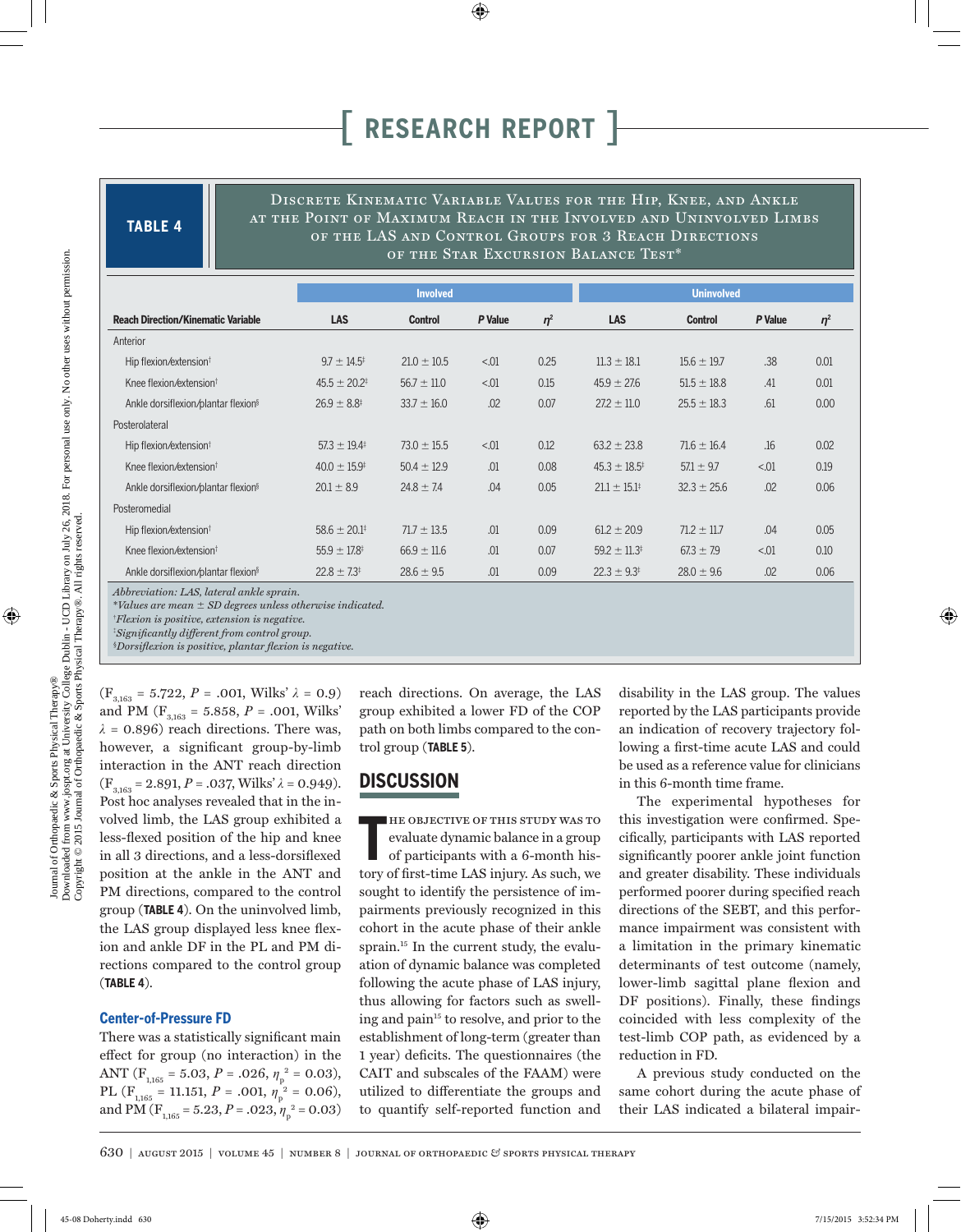### **TABLE 5**

Fractal Dimension Scores for the Involved and Uninvolved Limbs of LAS and Control Groups for 3 Reach Directions of the Star Excursion Balance Test\*

| <b>Limb/Reach Direction</b>                                            | <b>LAS</b>    | <b>Control</b> |
|------------------------------------------------------------------------|---------------|----------------|
| Involved                                                               |               |                |
| Anterior                                                               | $1.4 \pm 0.2$ | $1.5 \pm 0.1$  |
| Posterolateral                                                         | $1.7 \pm 0.3$ | $1.9 \pm 0.2$  |
| Posteromedial                                                          | $1.7 \pm 0.3$ | $1.8 \pm 0.3$  |
| Uninvolved                                                             |               |                |
| Anterior                                                               | $1.5 \pm 0.1$ | $1.5 \pm 0.1$  |
| Posterolateral                                                         | $1.6 \pm 0.5$ | $1.9 \pm 0.3$  |
| Posteromedial                                                          | $1.7 \pm 0.2$ | $1.8 \pm 0.2$  |
| Abbreviation: LAS, lateral ankle sprain.<br>*Values are mean $\pm$ SD. |               |                |

ment in these same performance determinants.15 With regard to the current analysis, the significant main effect observed for group in the a priori statistical model for analyzing reach-distance performance likely indicates a similar bilateral impairment during the 3 specified SEBT reach directions. The bilateral manifestation of performance deficits also was evident in the coinciding COP patterns, as assessed by FD analysis, whereby a group main effect also was observed for each reach direction. Again, group mean profiles revealed that participants with LAS displayed less complexity of the stance-limb COP path, as determined by a reduction in FD, suggesting that participants with LAS were less effective in their utilization of the available base of support for all reach directions on both limbs. This finding was consistent with the acute data.<sup>15</sup>

It previously has been reported that the PM reach direction is most representative of the kinematic requirements for better performance of the SEBT in CAI groups.24 However, the current LAS cohort with a 6-month history of firsttime LAS actually exhibited impaired capacity to fulfill the same kinematic requirements in all 3 of the specified reach directions. Another laboratory analysis

evaluating the primary kinematic determinants of SEBT task outcome in a noninjured cohort revealed that hip and knee flexion positions of the stance limb were the greatest predictors of reach distance.36 This was attributed to the mechanical advantage afforded by these joints' morphology, including an extensive range of supporting musculature suited to controlling both motion and stability during dynamic balance tasks such as the SEBT.<sup>1,22</sup> The fact that persons with CAI have been shown to have a reduced capacity to exploit the available ROM of the lower extremity joints during the SEBT on their involved  $limb<sup>20,21</sup>$ is reflected in individuals with a 6-month history of first-time LAS included in the present study. Specifically, the a priori analysis for the discrete kinematic data revealed a significant main effect for group in the PL and PM reach directions and a significant effect for the interaction between group and limb in the ANT direction. Post hoc analyses also identified a reduction in the involved-limb flexion/ DF positions at the hip, knee, and ankle in the ANT and PM reach directions, and at the hip and knee in the PL reach direction. Deficits also were observed in knee and ankle joint position at the point of maximum reach in the PL and PM reach

directions in the uninvolved limb. Thus, the main effect for group in the posterior reach directions likely resulted from bilateral deficits in the LAS group. Because deficits only were present on the involved limb in the LAS group in the ANT direction, no group main effect emerged. However, we believe this to have been exposed by the significant interaction between group and limb.

The same kinematic deficits also were present in this cohort of participants when they were tested in the acute phase of injury.15 The fact that bilateral differences in both COP patterns and reach distances in all 3 of the specified reach directions did not manifest in the kinematic data for the ANT direction (where ROM deficits were only present on the involved limb) may be explained by motor control "redirection," whereby kinematic strategies not evaluated in the current analysis (eg, frontal and transverse ROM) were more effectively exploited by controls but not by participants with LAS, thus manifesting in poorer performance in this direction in the LAS group.8 While impaired performance in the ANT direction has been reported in CAI populations, with regression analysis revealing reduced sagittal plane ankle ROM as a primary contributing factor to this impairment, $27$ kinematic redirection might have limited the power of the statistical analyses in the current investigation by masking between-group differences. Although a reduction in DF ROM was evident in the posterior directions of the SEBT, in light of the results presented by Hoch et al,<sup>27</sup> it is likely that this was merely a function of less knee flexion and did not contribute to the decrease in reach distance of the LAS group at either the 2-week or 6-month time point. These hypotheses are further supported by the fact that there was no difference in ankle DF ROM, as determined using the knee-to-wall test, between the LAS and control groups in the current study. Thus, the bilateral reduction in reach distances achieved by the LAS group may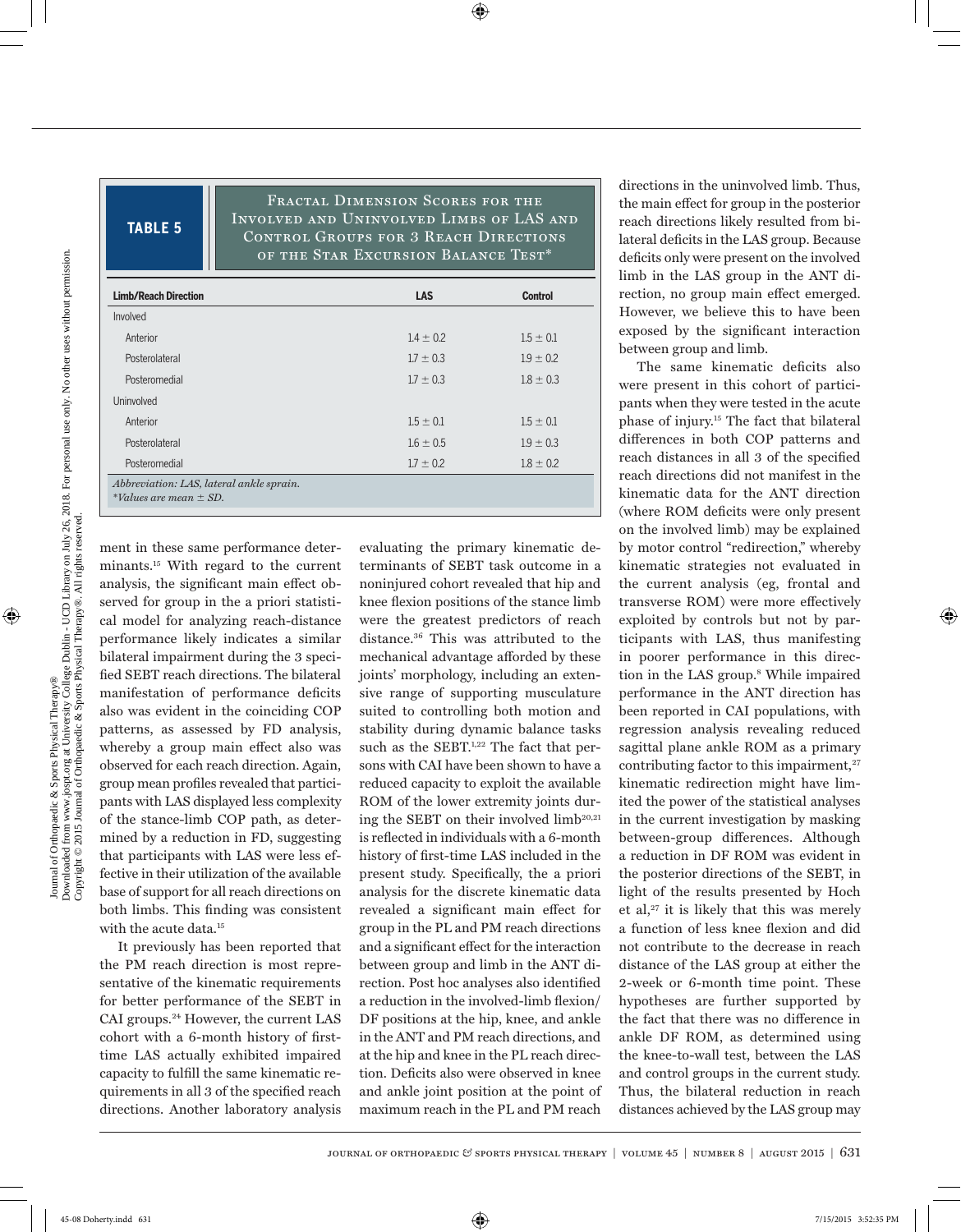be primarily attributed but not exclusive to the observed decrease in hip and knee flexion.

The presence of bilateral deficits following unilateral injury is not a novel finding in persons following LAS injury,13,14,15,17 and a number of researchers have previously suggested that alterations may occur at the spinal or supraspinal level after LAS.17,25,29 These deficits are likely the result of motor control anomalies in the pathways of the central nervous system following acute injury, but whether these anomalies caused or were the result of the ankle sprain is a contentious issue that cannot be determined with the current study design. An additional limitation of the current study design is that it was unable to show whether the deficits displayed by the LAS cohort dictated their recovery outcome (CAI versus coper). However, this study is part of a series of observational investigations that will culminate in a prospective study designed to address this question. Furthermore, as it would have been unethical to control the choice of participants with LAS to seek professional rehabilitation advice for their injury, this variable could be an important covariate not considered as part of the current study.

The immediate clinical implications of this study are 2-fold. First, because individuals often return to activity participation within 2 weeks of sustaining an acute LAS,<sup>18,31</sup> the results of the current study and of that completed in the same cohort in the acute phase of their injury15 highlight the potential risk of a premature return to activity following LAS injury. The current findings illustrate the potential capacity for unilateral ankle sprain to either be preceded by deficits in centrally mediated motor control mechanisms or to alter them, manifesting in the observed bilateral balance impairments. Clinicians should ensure that self-reported function has resolved at least to preinjury levels in LAS cohorts. This may coincide with a restoration of dynamic balance before a return to activity is permitted. Second, balance

training programs need to be designed to address deficits on both the involved and uninvolved limbs, and proximal to the injured joint. Finally, in light of recently published evidence that training the uninvolved limb of participants with LAS results in improvements in the involved limb,<sup>23</sup> clinicians may consider the value of implementing balance training in the acute phase of injury on the uninvolved limb and progressing on the involved limb as the patient is able.

### **CONCLUSION**

**P** articipants with a 6-month history of LAS present with bilateral and proximally manifesting deficits in an assessment of dynamic balance. These deficits coincided with an alteration in the stance-limb kinematic profile and COP behavior during performance of the task.  $\odot$ 

### **KEY POINTS**

**FINDINGS:** Individuals with a 6-month history of first-time acute LAS injury exhibit dynamic balance deficits on both their previously injured and noninjured limbs during performance on selected reach directions of the SEBT.

**IMPLICATIONS:** Clinicians should consider that acute balance impairments may persist following LAS injury and that these impairments may contribute to long-term chronicity.

**CAUTION:** It is still unclear as to whether the deficits exhibited by the LAS group in the current study preceded those participants' initial injury.

### **REFERENCES**

- **1.** Alexander R, Ker R. The architecture of leg muscles. In: Winters JM, Woo SLY, eds. *Multiple Muscle Systems: Biomechanics and Movement Organization*. New York, NY: Springer; 1990:568-577.
- **2.** Anandacoomarasamy A, Barnsley L. Long term outcomes of inversion ankle injuries. *Br J Sports Med*. 2005;39:e14. http://dx.doi.org/10.1136/ bjsm.2004.011676
- **3.** Benjamini Y, Hochberg Y. Controlling the false

discovery rate: a practical and powerful approach to multiple testing. *J Royal Stat Soc*. 1995;57:289-300.

- **4.** Brown CN, Padua DA, Marshall SW, Guskiewicz KM. Hip kinematics during a stop-jump task in patients with chronic ankle instability. *J Athl Train*. 2011;46:461-467.
- **5.** Carcia CR, Martin RL, Drouin JM. Validity of the Foot and Ankle Ability Measure in athletes with chronic ankle instability. *J Athl Train*. 2008;43:179-183.
- **6.** Cohen J. *Statistical Power Analysis for the Behavioral Sciences*. 2nd ed. Hillsdale, NJ: Lawrence Erlbaum Associates; 1988.
- **7.** Croy TW, Chinn LE, Hertel J. Mechanical and functional measures reveal a coherent structure to ankle instability: a principal component analysis [abstract]. *Foot Ankle Int*. 2011;32:324.
- **8.** Davids K, Glazier P. Deconstructing neurobiological coordination: the role of the biomechanics-motor control nexus. *Exerc Sport Sci Rev*. 2010;38:86-90. http://dx.doi.org/10.1097/ JES.0b013e3181d4968b
- **9.** Delahunt E, Coughlan GF, Caulfield B, Nightingale EJ, Lin CW, Hiller CE. Inclusion criteria when investigating insufficiencies in chronic ankle instability. *Med Sci Sports Exerc*. 2010;42:2106-2121. http://dx.doi.org/10.1249/ MSS.0b013e3181de7a8a
- **10.** Delahunt E, McGrath A, Doran N, Coughlan GF. Effect of taping on actual and perceived dynamic postural stability in persons with chronic ankle instability. *Arch Phys Med Rehabil*. 2010;91:1383-1389. http://dx.doi.org/10.1016/j. apmr.2010.06.023
- **11.** Delahunt E, Monaghan K, Caulfield B. Changes in lower limb kinematics, kinetics, and muscle activity in subjects with functional instability of the ankle joint during a single leg drop jump. *J Orthop Res*. 2006;24:1991-2000. http://dx.doi. org/10.1002/jor.20235
- **12.** Denegar CR, Hertel J, Fonseca J. The effect of lateral ankle sprain on dorsiflexion range of motion, posterior talar glide, and joint laxity. *J Orthop Sports Phys Ther*. 2002;32:166-173. http:// dx.doi.org/10.2519/jospt.2002.32.4.166
- **13.** Doherty C, Bleakley C, Hertel J, Caulfield B, Ryan J, Delahunt E. Balance failure in single limb stance due to ankle sprain injury: an analysis of center of pressure using the fractal dimension method. *Gait Posture*. 2014;40:172-176. http://dx.doi.org/10.1016/j.gaitpost.2014.03.180
- **14.** Doherty C, Bleakley C, Hertel J, Caulfield B, Ryan J, Delahunt E. Postural control strategies during single limb stance following acute lateral ankle sprain. *Clin Biomech (Bristol, Avon)*. 2014;29:643-649. http://dx.doi.org/10.1016/j. clinbiomech.2014.04.012
- **15.** Doherty C, Bleakley CM, Hertel J, Caulfield B, Ryan J, Delahunt E. Laboratory measures of postural control during the Star Excursion Balance Test after acute first-time lateral ankle sprain. *J Athl Train*. 2015;50:651-664. http:// dx.doi.org/10.4085/1062-6050-50.1.09